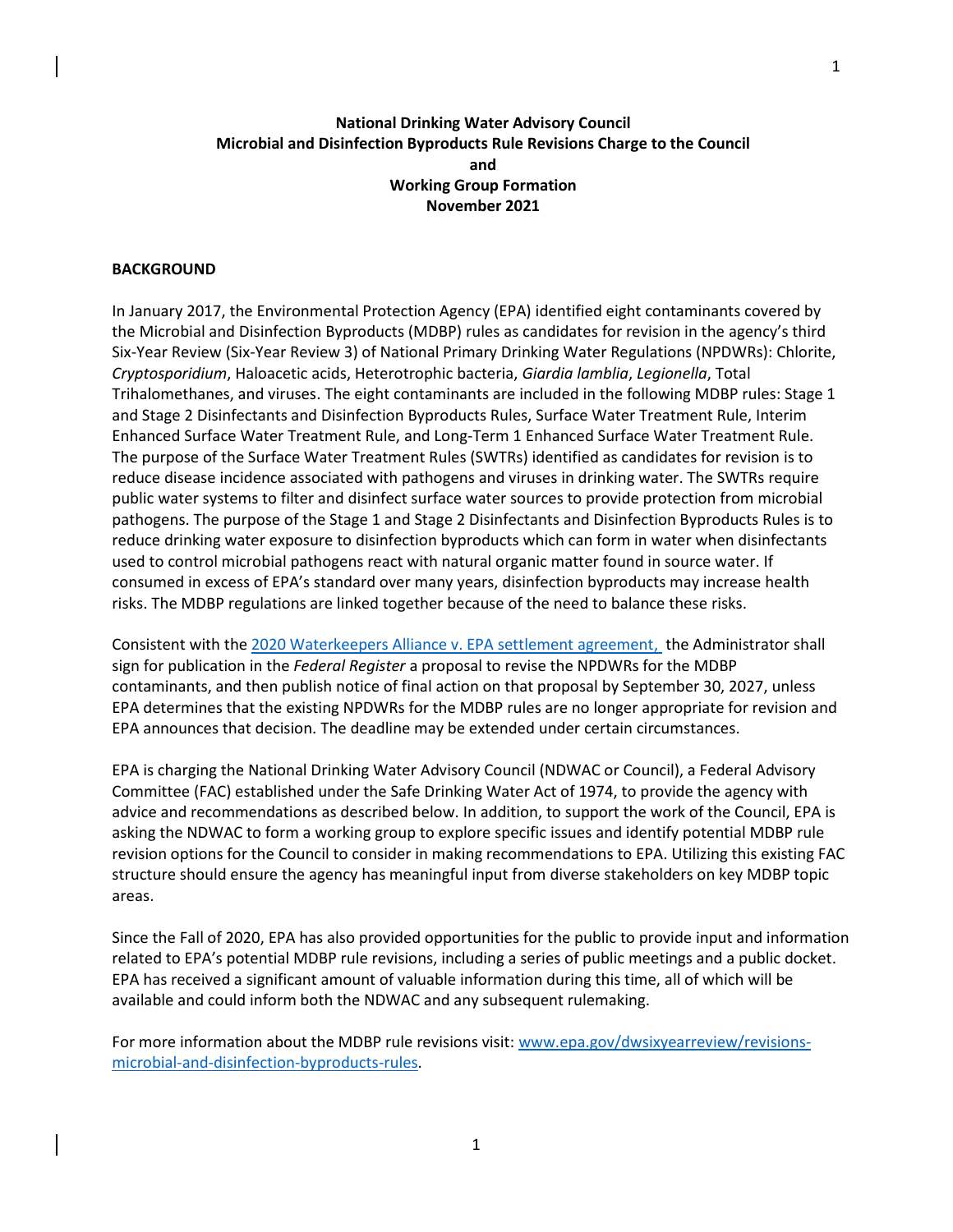## **MISSION STATEMENT**

### EPA's Charge to the NDWAC

EPA is seeking consensus recommendations from the NDWAC that will be used to inform the development of potential MDBP rule revisions. To support the work of the Council, EPA is asking the NDWAC to form a working group, to be called the Microbial and Disinfection Byproducts Rule Revisions Working Group or MDBP Rule Revisions WG, that includes stakeholders with a variety of backgrounds and expertise, with balanced membership including individuals from states and tribes, drinking water utilities of all sizes, and environmental and public interest groups. EPA anticipates the working group will be active approximately from Spring 2022 through mid-2023.

In particular, EPA seeks consensus recommendations on:

- Advancing public health protection while balancing the risks of microbial control with managing disinfection byproduct formation.
- Addressing public health concerns caused by opportunistic pathogens (e.g., *Legionella*), disinfection byproducts (e.g., unregulated haloacetic acids), and possibly other emerging contaminants.
- Addressing implementation challenges to reduce the burden of existing MDBP regulations while maintaining or enhancing public health protection.
- Ensuring efficient simultaneous compliance with other drinking water regulations when implementing any proposed revisions to the MDBP rules.
- Additional potential non-regulatory approaches that may improve public health protection from the contaminants under consideration.
- Opportunities to advance environmental justice in regulatory revisions to equitably protect consumers' health, particularly disadvantaged and historically underserved consumers.

These consensus recommendations are anticipated to cover the following topics:

- Disinfectant residuals and opportunistic pathogens
- Regulated and unregulated DBPs
- Finished water storage facilities
- Distribution system water quality management
- Source water approach, including DBP precursor removal
- Mischaracterized ground water under the direct influence of surface water (GWUDI) systems
- Sanitary Surveys
- Water Safety Plans
- Consecutive and small systems

The NDWAC should strive to reach consensus, where possible. EPA recognizes the complex nature of the subject matter that will be discussed by the NDWAC and that the Council may not reach consensus on all issues. Where consensus cannot be reached, the NDWAC would be expected to present to EPA alternatives and the range of associated ideas expressed, along with a discussion of the potential pros and cons associated with the various alternative approaches.

### Formation of the Microbial and Disinfection Byproducts Rule Revisions Working Group

EPA is requesting that the NDWAC establish a working group—the MDBP Rule Revisions WG—that will develop recommendations for the Council's consideration. Within the topics noted in the charge to the